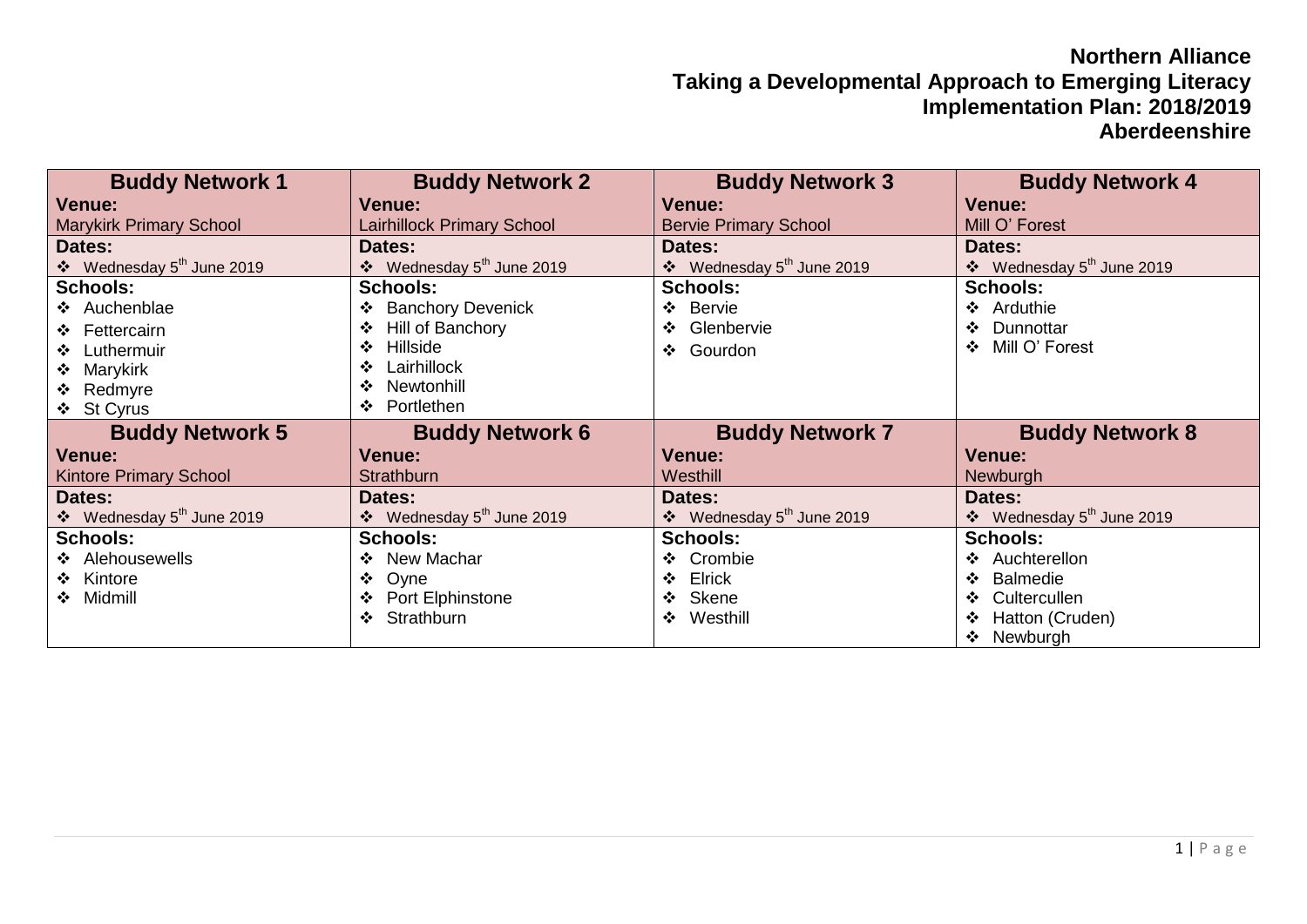## **Northern Alliance Taking a Developmental Approach to Emerging Literacy Implementation Plan: 2018/2019 Aberdeenshire**

| <b>Buddy Network 9</b>                | <b>Buddy Network 10</b>                    | <b>Buddy Network 11</b>               | <b>Buddy Network 12</b>               |
|---------------------------------------|--------------------------------------------|---------------------------------------|---------------------------------------|
| <b>Venue:</b>                         | <b>Venue:</b>                              | <b>Venue:</b>                         | <b>Venue:</b>                         |
| <b>Meldrum Primary School</b>         | <b>King Edward</b>                         | <b>Turriff Prmary School</b>          | <b>Gordon Primary</b>                 |
| Dates:                                | Dates:                                     | Dates:                                | Dates:                                |
| ❖ Wednesday 5 <sup>th</sup> June 2019 | ❖ Wednesday 5 <sup>th</sup> June 2019      | ❖ Wednesday 5 <sup>th</sup> June 2019 | ❖ Wednesday 5 <sup>th</sup> June 2019 |
| <b>Schools:</b>                       | <b>Schools:</b>                            | <b>Schools:</b>                       | <b>Schools:</b>                       |
| ❖ Daviot                              | ❖ Crudie                                   | ❖ Auchterless                         | ❖ Drumblade                           |
| ❖ Logie Durno                         | Fintry<br>❖                                | Easterfield<br>❖                      | Forgue<br>❖                           |
| ❖ Meldrum                             | King Edward<br>❖                           | ❖ Fyvie                               | Gartly<br>❖                           |
| Methlick                              |                                            | ❖ Monquhitter                         | Glass<br>$\frac{1}{2}$                |
| ❖ Pitmedden                           |                                            | ❖ Turriff                             | Gordon<br>❖                           |
| Rothienorman                          |                                            |                                       | Largue<br>❖                           |
| Tarves                                |                                            |                                       | Rhynie<br>$\frac{1}{2}$               |
| ❖ Udny Green                          |                                            |                                       |                                       |
|                                       |                                            |                                       |                                       |
| <b>Buddy Network 13</b>               | <b>Buddy Network 14</b>                    | <b>Buddy Network 15</b>               | <b>Buddy Network 16</b>               |
| <b>Venue:</b>                         | <b>Venue:</b>                              | <b>Venue:</b>                         | <b>Venue:</b>                         |
| Fordyce                               | <b>Buchanhaven</b>                         | Inverallochy                          | Sandhaven                             |
| Dates:                                | Dates:                                     | Dates:                                | Dates:                                |
| ❖ Wednesday 5 <sup>th</sup> June 2019 | $\div$ Wednesday 5 <sup>th</sup> June 2019 | ❖ Wednesday 5 <sup>th</sup> June 2019 | ❖ Wednesday 5 <sup>th</sup> June 2019 |
| <b>Schools:</b>                       | <b>Schools:</b>                            | <b>Schools:</b>                       | <b>Schools:</b>                       |
| ❖ Acherchirder                        | Boddam<br>❖                                | ❖ Crimond                             | ❖ Fraserburgh North                   |
| Banff<br>❖                            | Buchanhaven<br>❖                           | Inverallochy<br>❖                     | Fraserburgh South Park<br>❖           |
| Bracoden                              | <b>Burnhaven</b><br>❖                      | Rathen<br>❖                           | Lochpots<br>❖                         |
| ❖ Fordyce                             | Clerkhill<br>❖                             | ❖ St Andrews                          | Rosehearty<br>❖                       |
| Macduff                               | Dales Park<br>❖                            | ❖ St Combs                            | Sandhaven<br>❖                        |
| ❖ Ordiquhill                          | <b>St Fergus</b><br>❖                      |                                       | Tyrie<br>❖                            |
| ❖ Portsoy<br>❖ Whitehills             |                                            |                                       |                                       |